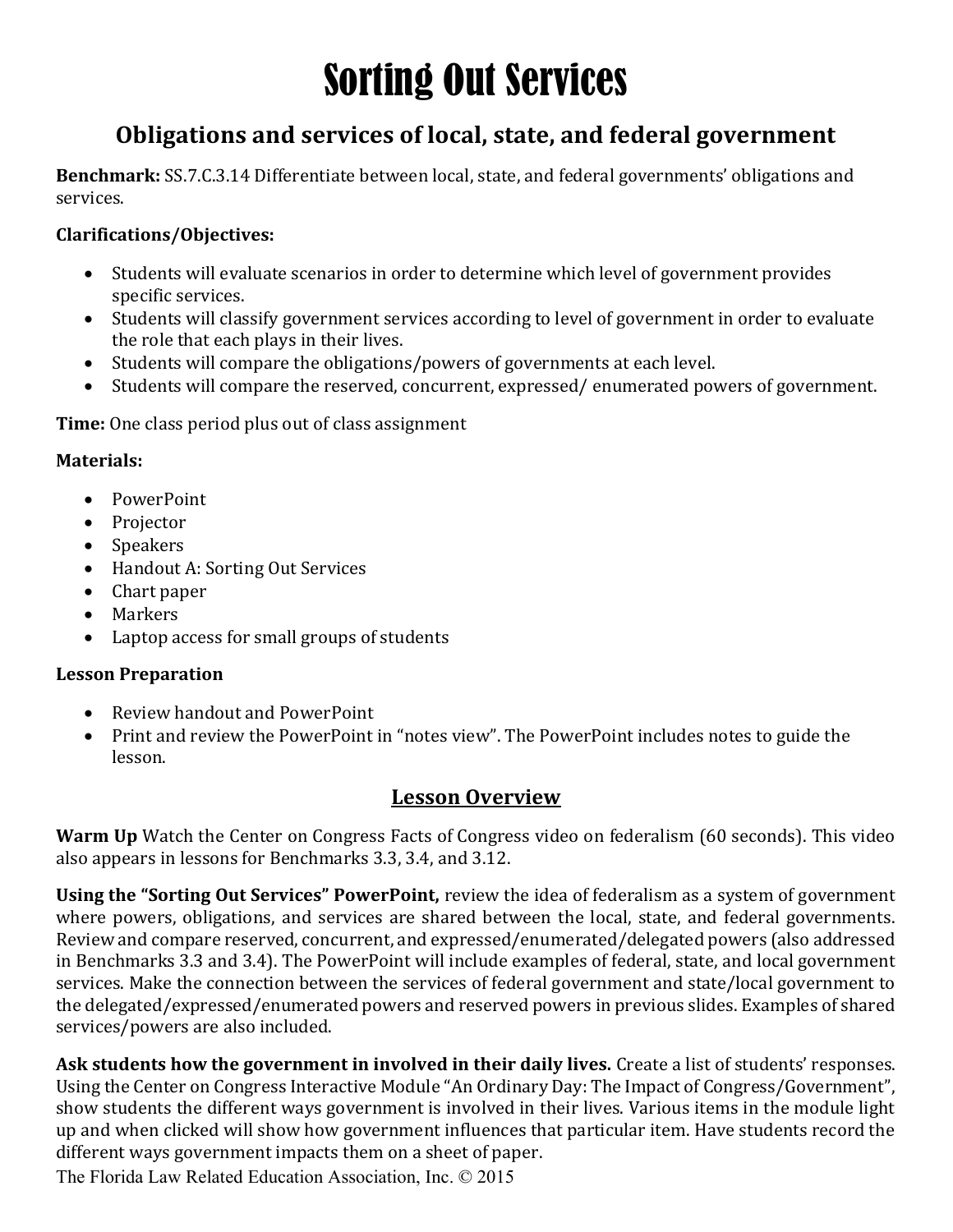Divide the class into small groups. Distribute Handout A. Using the lists they have compiled from the interactive module, have students work to:

- Add other ways government is involved in their lives
- Classify the services by level of government: local, state, and/or federal. Students may use technology resources to assist in classifying the government services.
- Answer the question at the bottom of the question grid (What role does this level of government play in your life?) for each level of government.

Once completed, debrief the activity by discussing how students classified the government services. Record responses on three pieces of large chart paper labeled "Local", "State", and "Federal".

Using the PowerPoint, link to the Center on Congress' activity "Where To Go With a Problem". Directions to this interactive module are provided in the notes of the PowerPoint. Once you click the image you will see an e-learning module titled "The Importance of Civic Participation". Enter the module, and then select the "Where to Go With a Problem" module. This will provide scenarios that students then have to classify as local, state, and/or federal problems to reinforce the concept of federalism and government services.

Check for Understanding The final slide will include a question from the End of Course Exam Item Specifications book. Have the students independently write down their answer and ask students to explain how they made their decisions.